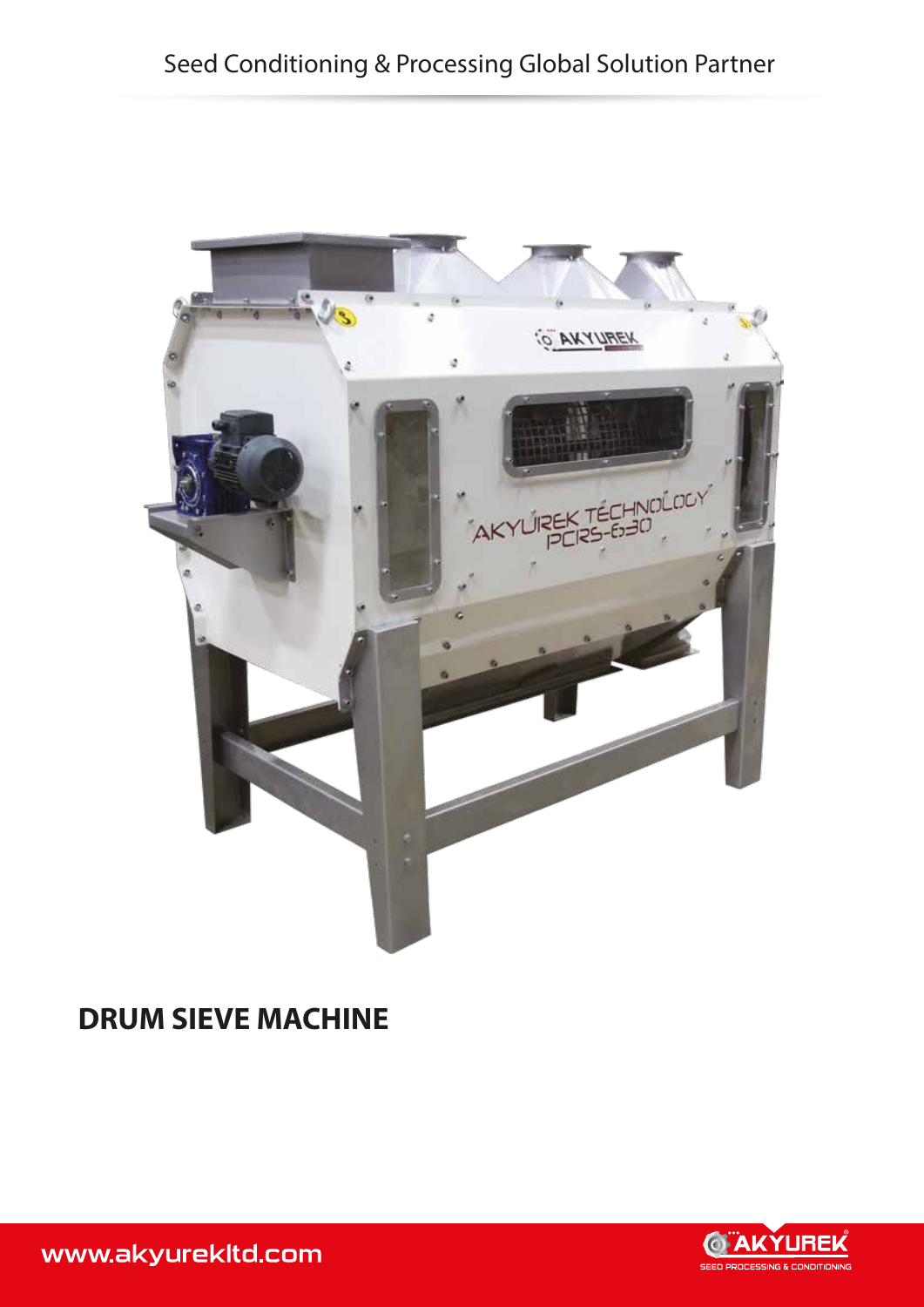### DRUM SIEVE MACHINE

Efficient pre-cleaning machine for high input capacities.

 Pre-cleaning process decreases the maintenance requirments of the machines but also gives high quality of cleaning products. Drum sieve efficient at removing over and undersize impurities such as pieces of wood, stone etc.. from product. This makes it necessary to have drum sieve machine in input section of seeds storage and transfer facilities or in processing lines . The different drum screens sizes avaliable from 10 to 60mm.

 All movable components are enclosed and this provides effective protection to operating personnel. Confidential pre-cleaning process with the drum sieving machine avoids damages to downstream processing machinery. This improves the operational dependability of the entire production plant.

 The use of high quality components makes the machine highly resistant to wearing down. So that decreases maintenance requirements and increases the machine's service life.

 The overhanging screening drum gives quick and easy replacement of screen. Enclosed design of the machine and the aspiration vent ensures that area around the machine also remains clean at all times.





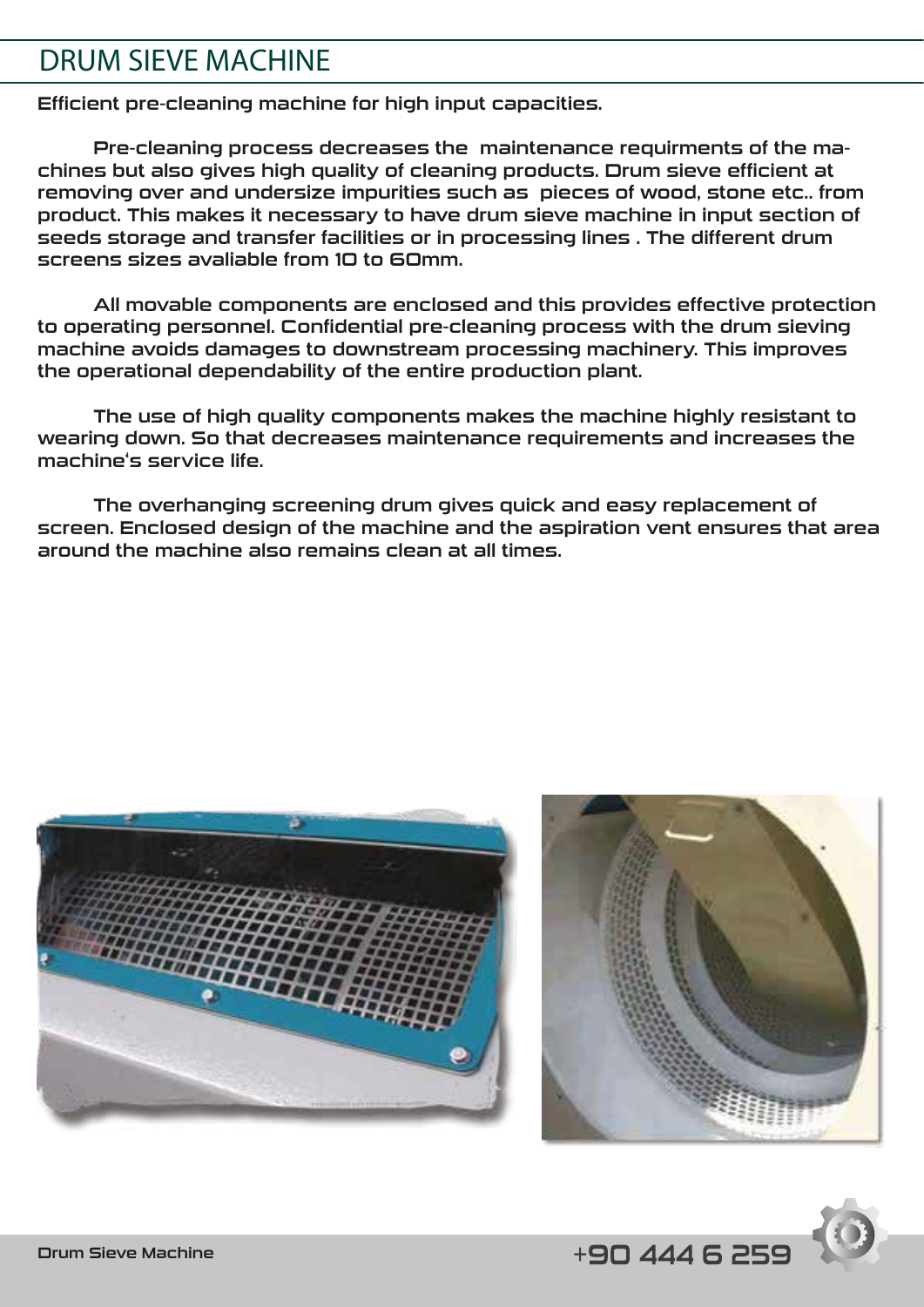# TECHNICAL SPECS



Working principle of Drum Sieve Machine

- 1) Product inlet
- 2) Exhaust air
- 3) Inlet cylinder
- 4) Discharge cylinder with
- guide screw
- 5) Motor

A) Main product

B) Oversize particles





|                  | In Put Cleaning Capacity  |                              | <b>Overall Diemensions</b> |      |      |        |                     |         |
|------------------|---------------------------|------------------------------|----------------------------|------|------|--------|---------------------|---------|
| Model            | <b>Plant Pre-Cleaning</b> | <b>Storage Pre -Cleaning</b> | (mm)                       | (mm  | (mm  | ้ (mm, | Air Volume   Weight |         |
| <b>AKDS-1000</b> | -15 T/h                   | upto 200 t/h                 | 1000                       | 2000 | 1500 | 180    | 3.00                | 360(kg) |